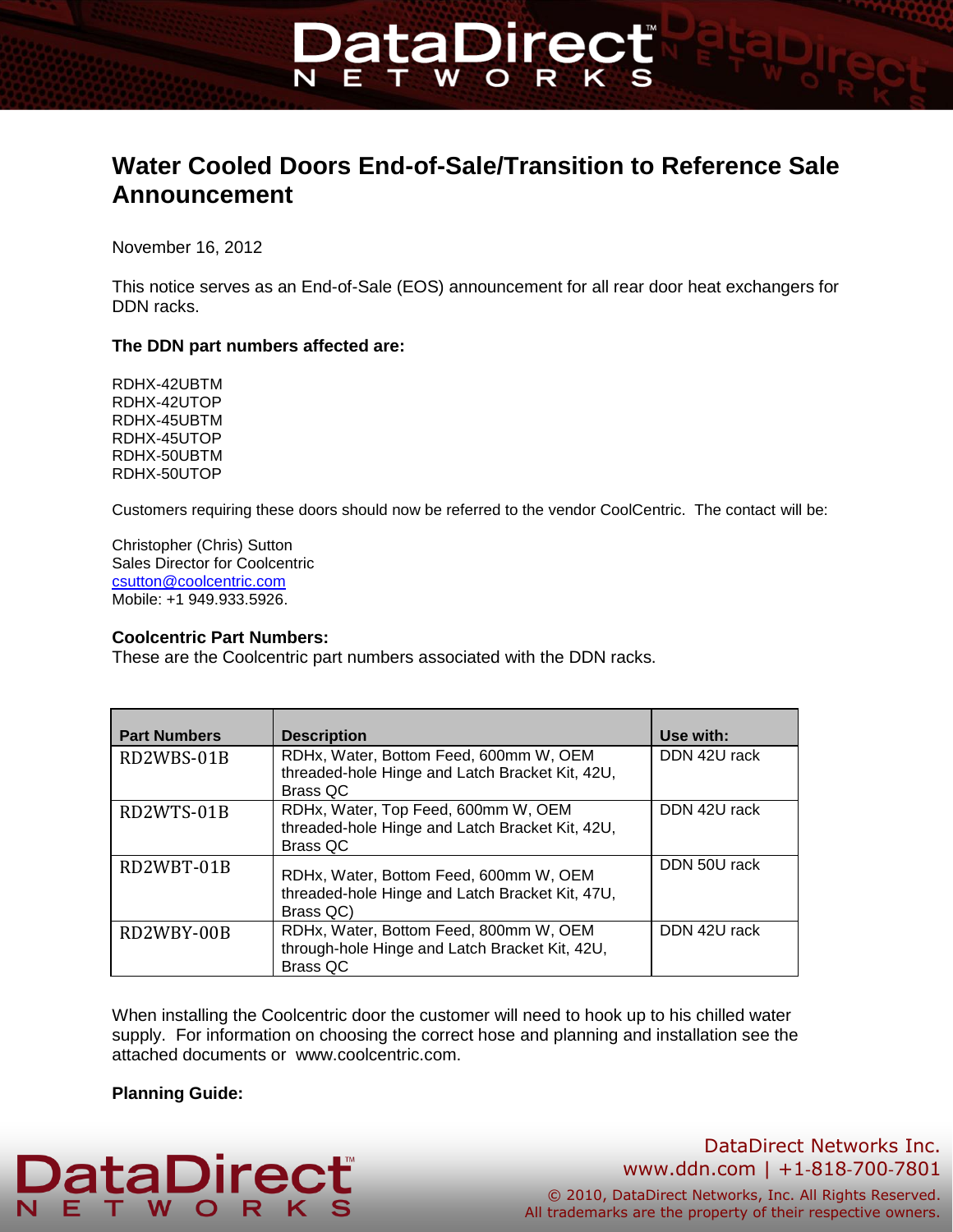# **[https://ddn.jiveon.com/servlet/JiveServlet/downloadBody/3152-102-1-](https://ddn.jiveon.com/servlet/JiveServlet/downloadBody/3152-102-1-4652/RDHX%20Planning%20Guide%20Part%20%23%20104780%20Rev%20E.pdf) [4652/RDHX%20Planning%20Guide%20Part%20%23%20104780%20Rev%20E.pdf](https://ddn.jiveon.com/servlet/JiveServlet/downloadBody/3152-102-1-4652/RDHX%20Planning%20Guide%20Part%20%23%20104780%20Rev%20E.pdf)**

**DataDired** 

**W** 

### **Installation and Maintenance Guide:**

**[https://ddn.jiveon.com/servlet/JiveServlet/downloadBody/3153-102-1-](https://ddn.jiveon.com/servlet/JiveServlet/downloadBody/3153-102-1-4653/RDHx%20Installation%20and%20Maintenance%20Guide%20-%20Part%20%23%20112807%20Rev%20A.pdf) [4653/RDHx%20Installation%20and%20Maintenance%20Guide%20-](https://ddn.jiveon.com/servlet/JiveServlet/downloadBody/3153-102-1-4653/RDHx%20Installation%20and%20Maintenance%20Guide%20-%20Part%20%23%20112807%20Rev%20A.pdf) [%20Part%20%23%20112807%20Rev%20A.pdf](https://ddn.jiveon.com/servlet/JiveServlet/downloadBody/3153-102-1-4653/RDHx%20Installation%20and%20Maintenance%20Guide%20-%20Part%20%23%20112807%20Rev%20A.pdf)**

**Door Schematics can also be found on the Community under Certifications: <https://ddn.jiveon.com/groups/benchmarking-and-certifications>**

#### **Milestone Dates:**

| End-of-Sale Announcement: October 18, 2012 |                         |
|--------------------------------------------|-------------------------|
| <b>End-of-Sale Date:</b>                   | <b>October 18, 2012</b> |

# **End-of-Life: EOL Policy**

#### **Key Dates**

There are three dates associated with the End of Life process of DataDirect Networks products, defined as follows:

**EOS Announcement (End of Sale Announcement)** - This is the date DataDirect Networks announces it intends to discontinue sales of a product. Customers may order the designated product until the End of Sale (EOS) date.

**EOS (End of Sale)** - This is the last date a customer may order a product for which an EOS Announcement has been made. After this date, DataDirect Networks order management will no longer accept orders. The EOS date will be at least 2 months after the EOS Announcement date.

**EOL (End of Life)** - This is the last date DataDirect Networks will provide hardware/software support and RMA processing on the product. The EOL date will be at least 1 year after the EOS date.

#### **DataDirect Networks End of Life Guidelines**

- 1. DataDirect Networks may place any product into the End of Life (EOL) process. The EOS Announcement, EOS, and EOL dates will be stated at that time. However, EOL will happen no sooner than 2 years after the first GA availability of the product.
- 2. Customers may order product until the End of Sale date, which will be at least 2 months from the End of Sale Announcement date.
- 3. Following the EOS dates, DataDirect Networks, at its discretion, will no longer accept orders for the EOS product(s). The EOL date will be at least 1 year from the EOS date. All application features supported on product at the time of the EOS announcement will continue to be supported with bug fixes until the EOL. New application features that are released after the EOS announcement will only be supported at DataDirect Networks' discretion.

# **DataDirec**

# DataDirect Networks Inc. www.ddn.com | +1‐818‐700‐7801

© 2010, DataDirect Networks, Inc. All Rights Reserved. All trademarks are the property of their respective owners.